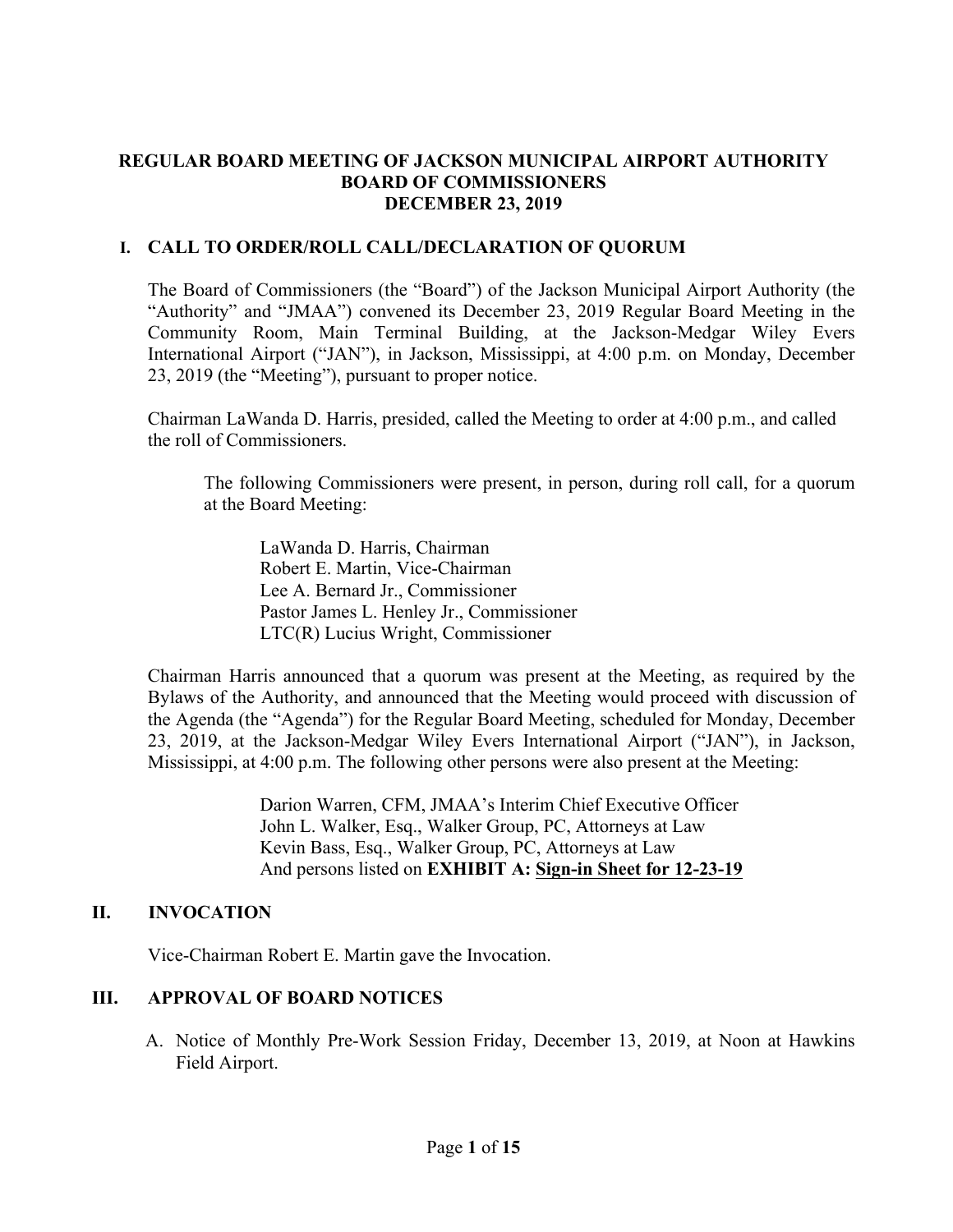- B. Notice of the JMAA Board of Commissioners Retreat, Wednesday, December 18, 2019, from 8:00 a.m. to 5:00 p.m., and Thursday, December 19, 2019, from 8:00 a.m. to 5:00 p.m., at the Fairview Inn, Jackson, MS.
- C. Notice of the Rescheduling of the Board of Commissioners Work Session from Thursday, December 19, 2019 at 8:30 a.m. to Friday, December 20, 2019 at 8:30 a.m.

#### **RESOLUTION CY-2019-190**

**APPROVAL OF THE: (I) NOTICE OF THE DECEMBER 13, 2019 PRE-WORK SESSION; (II) NOTICE OF THE BOARD OF COMMISSIONERS RETREAT, DECEMBER 18, 2019, FROM 8:00 A.M. TO 5:00 P.M., AND DECEMBER 19, 2019, FROM 8:00 A.M. TO 5:00 P.M., AT THE FAIRVIEW INN, JACKSON, MS; AND (III) NOTICE RESCHEDULING THE DECEMBER 19, 2019 REGULAR WORK SESSION TO FRIDAY, DECEMBER 20, 2019, AT 8:30 A.M.**

After discussion and review, and upon the motion made by Vice-Chairman Martin, seconded by Commissioner Pastor Henley, and approved by a unanimous vote, the following resolution was made and entered.

**RESOLVED**, that the Board hereby approves the: (i) Notice of the December 13, 2019 Pre-Work Session; (ii) Notice the Board of Commissioners Retreat, December 18, 2019, from 8:00 a.m. to 5:00 p.m., and December 19, 2019, from 8:00 a.m. to 5:00 p.m.; and (iii) Notice Rescheduling the December 19, 2019 Work Session to Friday, December 20, 2019, at 8:30 a.m.

Yeas: Bernard, Harris, Henley, Martin, Wright Nays: None Abstentions: None

December 23, 2019

## **IV. APPROVAL AND EXECUTION OF MINUTES**

- A. Regular Scheduled Monthly Work Session of the Board of Commissioners, Thursday, November 21, 2019, at 8:30 a.m.
- B. Board of Commissioners Retreat, Wednesday, December 18, 2019, from 8:00 a.m. to 5:00 p.m., and Thursday, December 19, 2019, from 8:00 a.m. to 5:00 p.m.
- C. Regular Scheduled Monthly Board Meeting Monday, November 25, 2019, at 4:00 p.m.

## **RESOLUTION CY-2019-191**

#### **APPROVAL OF THE MINUTES OF THE: (I) NOVEMBER 21, 2019 REGULAR**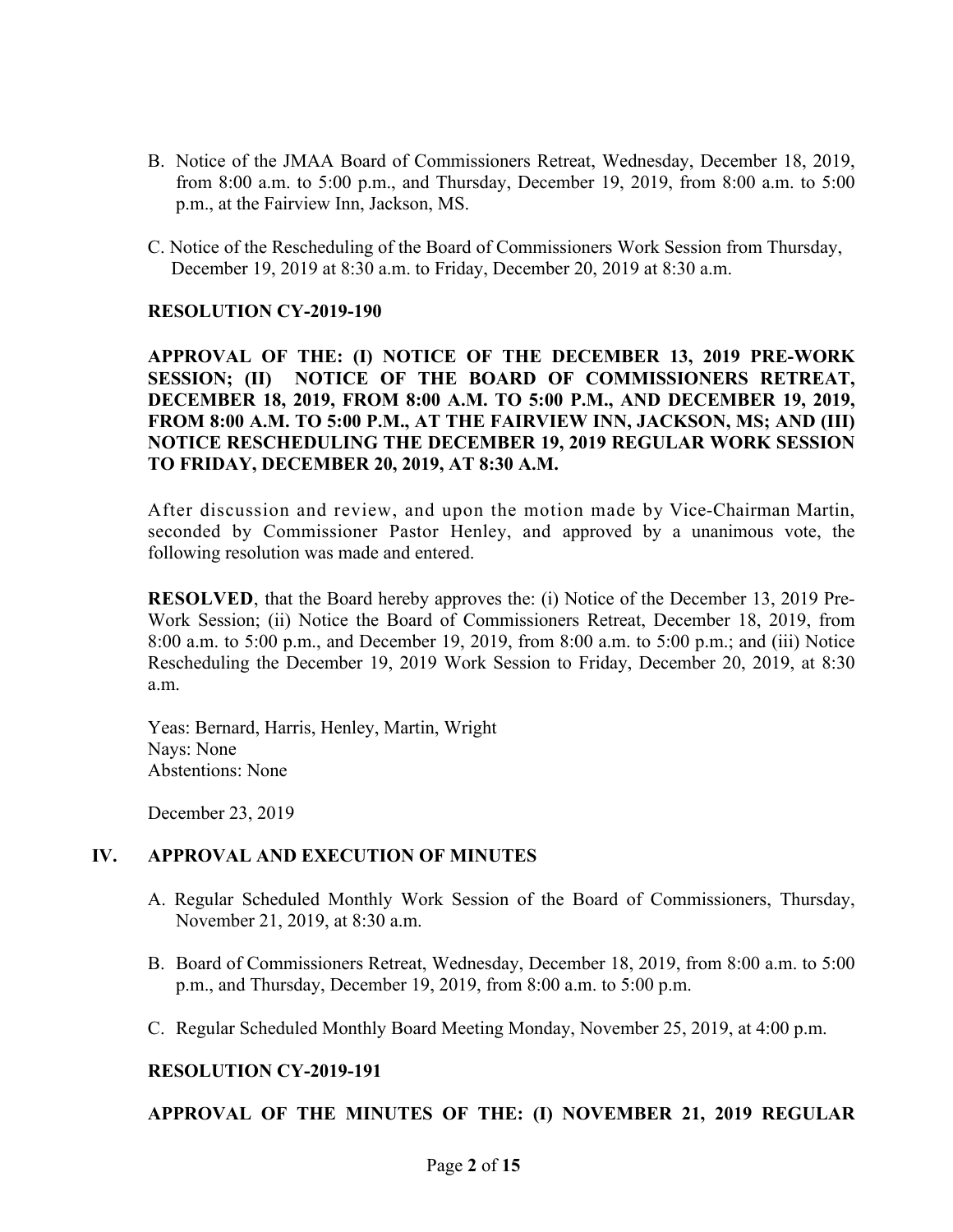# **MONTHLY WORK SESSION; NOVEMBER 25, 2019 REGULAR MONTHLY BOARD MEETING; AND (III) DECEMBER 18, 2019 AND DECEMBER 19, 2019 BOARD RETREAT**

After discussion and review, and upon the motion made by Commissioner Pastor Henley, and seconded by Vice-Chairman Martin, the Minutes of the November 21, 2019 Regular Work Session, the Minutes of the November 25, 2019 Monthly Board Meeting, and the Minutes of the December 18, 2019 and December 19, 2019 Board Retreat were approved by a unanimous vote of the Commissioners, and the following resolution was made and entered.

**RESOLVED**, that the Board hereby approves the Minutes of the November 21, 2019 Regular Monthly Work Session, the Minutes of the November 25, 2019 Regular Monthly Board Meeting, and the Minutes of the December 18, 2019 and December 19, 2019 Board Retreat, as presented, and directs that said Minutes be filed in the appropriate Minute Book and Records of the Authority.

Yeas: Bernard, Harris, Henley, Martin, Wright Nays: None Abstentions: None

December 23, 2019

## **V. PUBLIC COMMENTS**

None.

## **VI. REPORTS**

#### **A. Report from the Chairman**

Chairman Harris announced that all JMAA Commissioners and Staff need to keep moving through change.

#### **B. Interim Chief Executive Officer**

# **1. Airport Project Manager Summary, Period Ending November 30, 2019 ……………………………………………………………………...... Page 1<sup>1</sup>**

Mr. Darion Warren, Interim CEO, then directed the Board's attention to the Airport Project Manager Summary ("APMS"), found at pages 1-15 in the December 23, 2019 Regular Board Meeting Packet and distributed to the Board before the December 23, 2019 Regular Board Meeting. The Board reviewed the Report and had no questions.

 $1$  The page numbers herein are the page numbers contained in the Meeting Packet which is attached as an Exhibit to the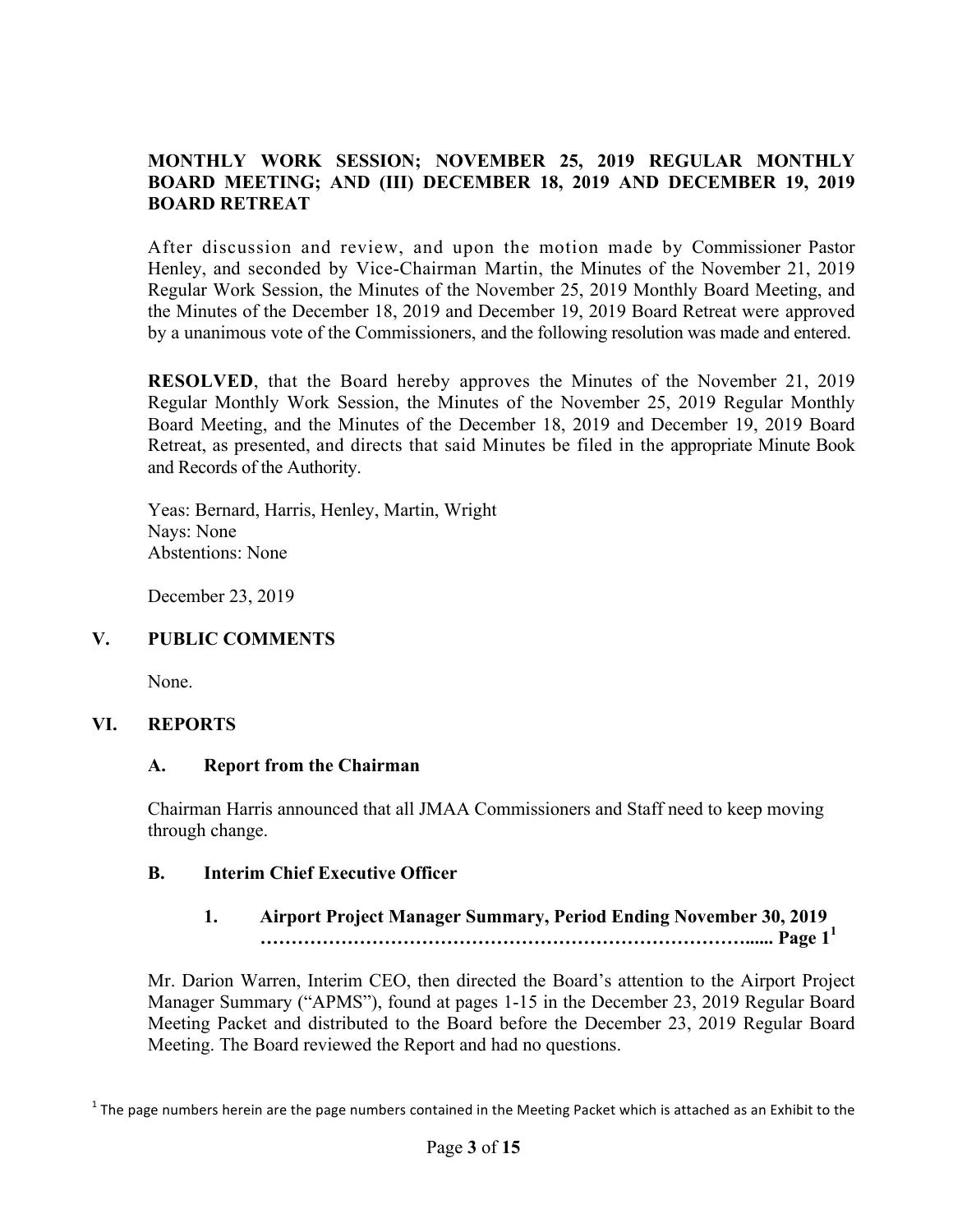# **2. Airport Activity Statistics Report, Period Ending November 30, 2019 ………………………………………………………………………......Page 16**

Next, Mr. Warren directed the Board's attention to the Airport Activity Statistics Report ("AASR"), found at pages 16-28 in the December 23, 2019 Regular Board Meeting Packet and distributed to the Board before the December 23, 2019 Regular Board Meeting. The Board reviewed the Report and had no questions.

## **C. Attorney**

Attorney Walker announced that there are several matters that he believes the Board should consider during an Executive Session. Therefore, he recommended that the Board enter into Closed Session to discuss those matters at an appropriate time. Lastly, he wished God's Blessings during the upcoming Christmas and New Year's Holidays to JMAA's Commissioners and Staff and all others attending the meeting.

# **VII. ACTION ITEMS**

- **A. Financial Matters**
	- **1. Financial Reports for November 2019:**
		- *a. Balance Sheet: Accept…………………………………….........Page 29*

## **RESOLUTION CY-2019-192**

## **RESOLUTION ACCEPTING/APPROVING THE NOVEMBER 2019 BALANCE SHEET**

Upon motion by Commissioner Pastor Henley, and seconded by Vice-Chairman Martin, the following **RESOLUTION** was made and approved by a unanimous vote.

**WHEREAS,** the Board of Commissioners (the "Board") of the Jackson Municipal Airport Authority (the "Authority") reviewed and considered the Authority's Balance Sheet for the month and period ending November 30, 2019, which is included in the Packet at pages 29-30, and was distributed to the Board prior to the December 23, 2019 Regular Board Meeting.

**IT IS, THEREFORE, RESOLVED** that the Board hereby accepts and approves the November 2019 Balance Sheet.

Yeas: Bernard, Harris, Henley, Martin, Wright Nays: None Abstentions: None

December 23, 2019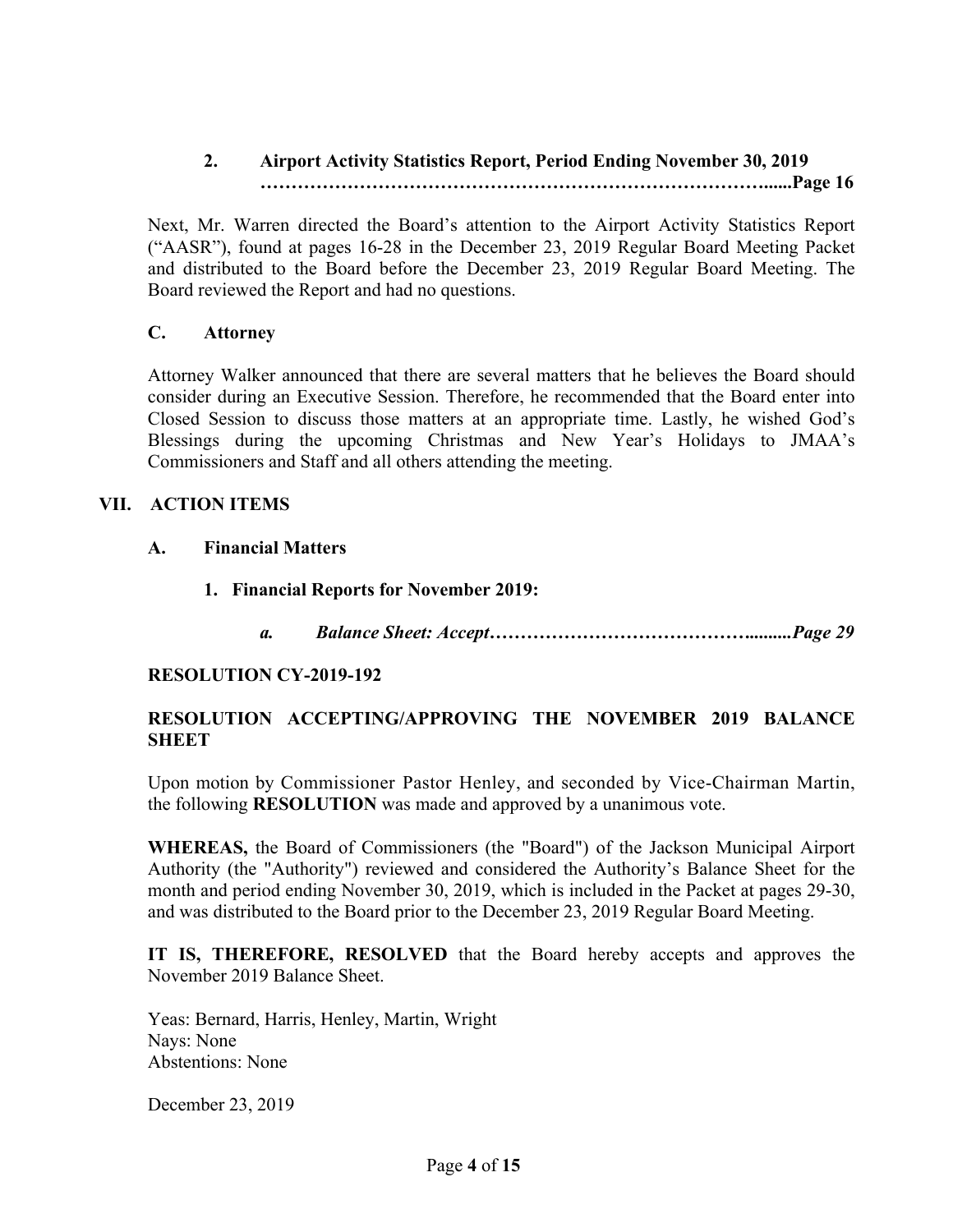*b. Income Statement: Accept……………………………………………..Page 31*

## **RESOLUTION CY-2019-193**

# **RESOLUTION ACCEPTING/APPROVING THE NOVEMBER 2019 INCOME STATEMENT**

Upon motion by Commissioner Pastor Henley, and seconded by Vice-Chairman Martin, the following **RESOLUTION** was made and approved by a unanimous vote.

**WHEREAS,** the Board of Commissioners (the "Board") of the Jackson Municipal Airport Authority (the "Authority") reviewed and considered the Authority's Income Statement for the month and period ending November 30, 2019, which is included in the Packet at pages 31- 33, and was distributed to the Board prior to the December 23, 2019 Regular Board Meeting.

**IT IS, THEREFORE, RESOLVED** that the Board hereby accepts and approves the November 2019 Income Statement.

Yeas: Bernard, Harris, Henley, Martin, Wright Nays: None Abstentions: None

December 23, 2019

*c. Claims Docket for November 2019: Approve.…….…………...………Page 34*

## **RESOLUTION CY-2019-194**

# **RESOLUTION ACCEPTING/APPROVING THE NOVEMBER 2019 CLAIMS DOCKET**

Upon motion by Commissioner LTC(R) Wright, seconded by Vice-Chairman Martin, the following **RESOLUTION** was made and approved by a unanimous vote.

**WHEREAS,** the Board of Commissioners (the "Board") of the Jackson Municipal Airport Authority (the "Authority") reviewed and considered the Authority's Claims Docket for the month and period ending November 30, 2019, which is included in the Packet at pages 34-37, and was distributed to the Board prior to the December 23, 2019 Regular Board Meeting.

**IT IS, THEREFORE, RESOLVED** that the Board hereby authorizes payment of the claims appearing on the November 2019 Claims Docket in the amount of \$690,774.44.

Yeas: Bernard, Harris, Henley, Martin, Wright Nays: None Abstentions: None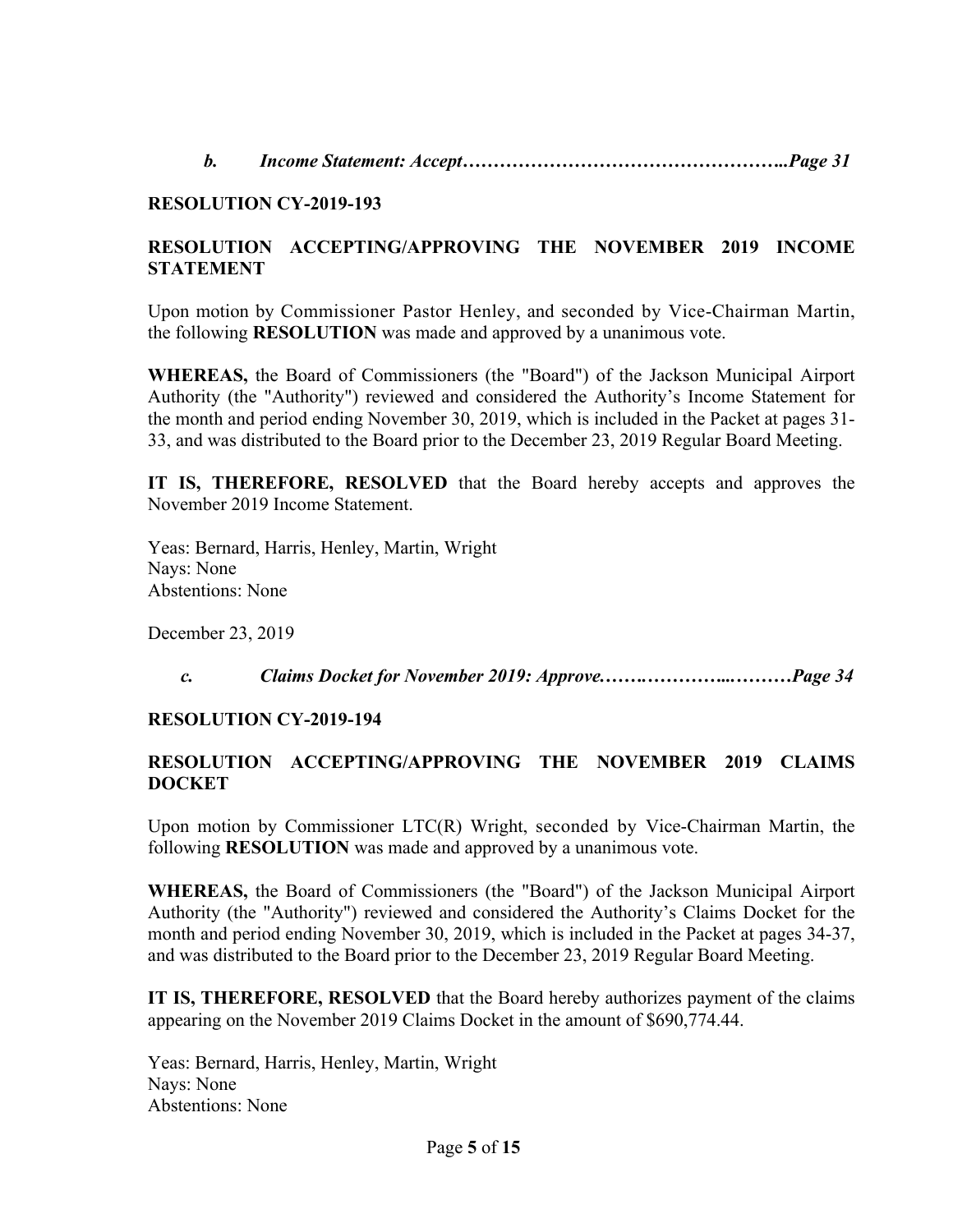December 23, 2019

## **B. Construction Projects**

None.

## **C. Procurements**

None.

## **D. Service Agreements**

*1. Network Printer Services Agreement, JMAA: (i) Authorization to Execute a Rental Agreement for four (4) Combination Printers, etc. Machines, Print Supplies, and Services for 36 Months; (ii) Approval of the Cost for the Printers, Supplies, and Services for the Term of the Agreement; and Authority to Extend the Term of the Current Rental, Etc. Agreement until January 31, 2020 (RJ Young) ……Page 38* 

# **RESOLUTION CY-2019-195**

**RESOLUTION: (I) AUTHORIZING JACKSON MUNICIPAL AIRPORT AUTHORITY ("JMAA") STAFF TO EXECUTE, AFTER REVIEW BY JMAA'S LEGAL COUNSEL, A RENTAL AGREEMENT FOR FOUR (4) COMBINATION PRINTERS, ETC. MACHINES, PRINT SUPPLIES, AND SERVICES FOR 36 MONTHS WITH RJ YOUNG COMPANY; (II) APPROVING THE TERM OF THE AGREEMENT AND THE TOTAL FEE AMOUNT; AND (III) AUTHORIZING JMAA TO EXTEND THE TERM OF THE CURRENT EQUIPMENT AGREEMENT WITH RJ YOUNG COMPANY FOR ONE (1) ADDITIONAL MONTH**

Upon motion by Commissioner Pastor Henley, seconded by Vice-Chairman Martin, the following **RESOLUTION** was made and unanimously approved.

**WHEREAS**, the Board has considered the request of Jackson Municipal Airport Authority ("JMAA") Staff for: (i) authority to execute, after approval by legal counsel for JMAA, an agreement with Robert J. Young Company, LLC doing business as RJ Young Company, Inc. ("RJ Young"), a Tennessee limited liability company, with a principal place of business in Nashville, TN and a local office in Jackson, Mississippi for the rental of four (4) combination (printer, photocopier, and scanner) machines to JMAA, supplying JMAA with associated materials needed for printing, toner, etc. (excluding paper), and performing maintenance services on the combination machines at JMAA's business offices located at the Jackson-Medgar Wiley Evers International Airport ("JAN"), as needed; (ii) approval of the term of the agreement and the total fee in the amount of \$22,890.00 per year, or a total of \$68,670.00, for the term of the Agreement; and (iii) authority to extend the term of the current equipment rental agreement with RJ Young for one (1) additional month, expiring January 31, 2020; and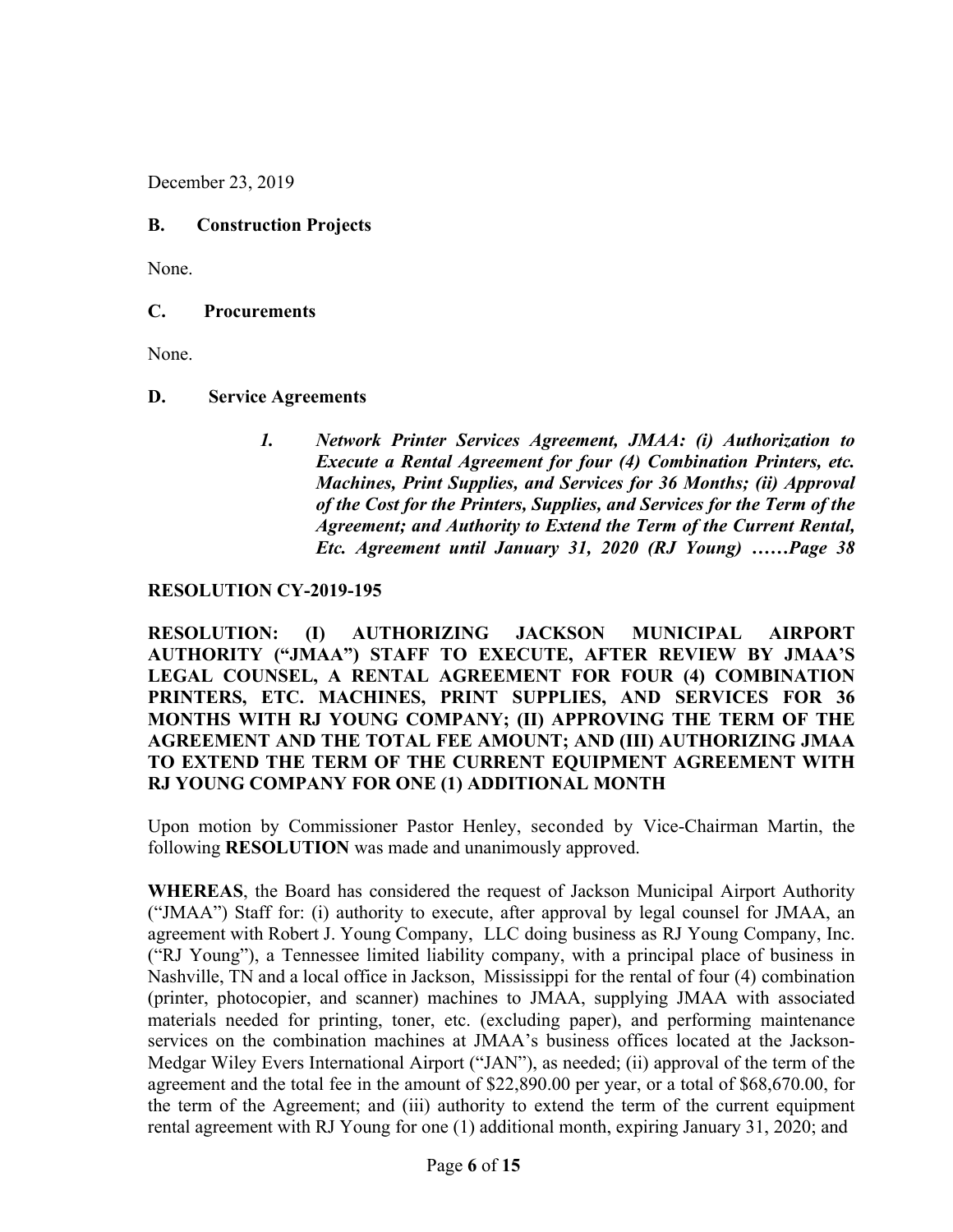**WHEREAS**, the term of the proposed Agreement will be for thirty-six (36) months, commencing on February 1, 2020, and ending January 31, 2023; and

**WHEREAS**, the Board finds that such requests, which are explained in the Memorandum dated December 23, 2019, found at pages 38-40 of the Meeting Packet, ought to be granted.

**IT IS, THEREFORE, RESOLVED** that: (i) JMAA's Staff is authorized to execute, after approval by legal counsel for JMAA, an agreement with Robert J. Young Company, LLC doing business as RJ Young Company, Inc. ("RJ Young"), a Tennessee limited liability company, with a principal place of business in Nashville, TN and a local office in Jackson, Mississippi for the rental of four (4) combination (printer, photocopier, and scanner) machines to JMAA, supplying JMAA with associated materials needed for printing, toner, etc. (excluding paper), and performing maintenance services on the combination machines at JMAA's business offices located at the Jackson-Medgar Wiley Evers International Airport ("JAN"), as needed; (ii) the term of the agreement and the total fee in the amount of \$22,890.00 per year, or a total of \$68,670.00, for the term of the Agreement is approved; and (iii) JMAA's Staff is authorized to extend the term of the current equipment rental agreement with RJ Young for one (1) additional month, expiring January 31, 2020; and

**IT IS, THEREFORE, FURTHER RESOLVED** that the term of the proposed Agreement will be for thirty-six (36) months, commencing on February 1, 2020, and ending January 31, 2023; and

**IT IS, THEREFORE, FURTHER RESOLVED** that such requests are fully explained in the Memorandum dated December 23, 2019, found at pages 38-40 of the Meeting Packet.

Yeas: Bernard, Harris, Henley, Martin, Wright Nays: None Abstentions: None

December 23, 2019

*2. Security Check Point Reconfiguration Project, JAN: (i) Authorization to Amend Existing Professional Services Agreement for Professional Design and Construction Oversight; (ii) Approval of Additional Architectural Design and Related Services; (iii) Approval of the New Design and Engineering Services Total Contract; (iv) Approval of the New Project Budget (Duvall Decker)………………………………………………………………….Page 41*

#### **RESOLUTION CY-2019-196**

**RESOLUTION: (I) AUTHORIZING JACKSON MUNICIPAL AIRPORT AUTHORITY STAFF ("JMAA") TO AMEND, AFTER REVIEW BY JMAA'S LEGAL COUNSEL, THE EXISTING MAY 16, 2017 PROFESSIONAL SERVICE**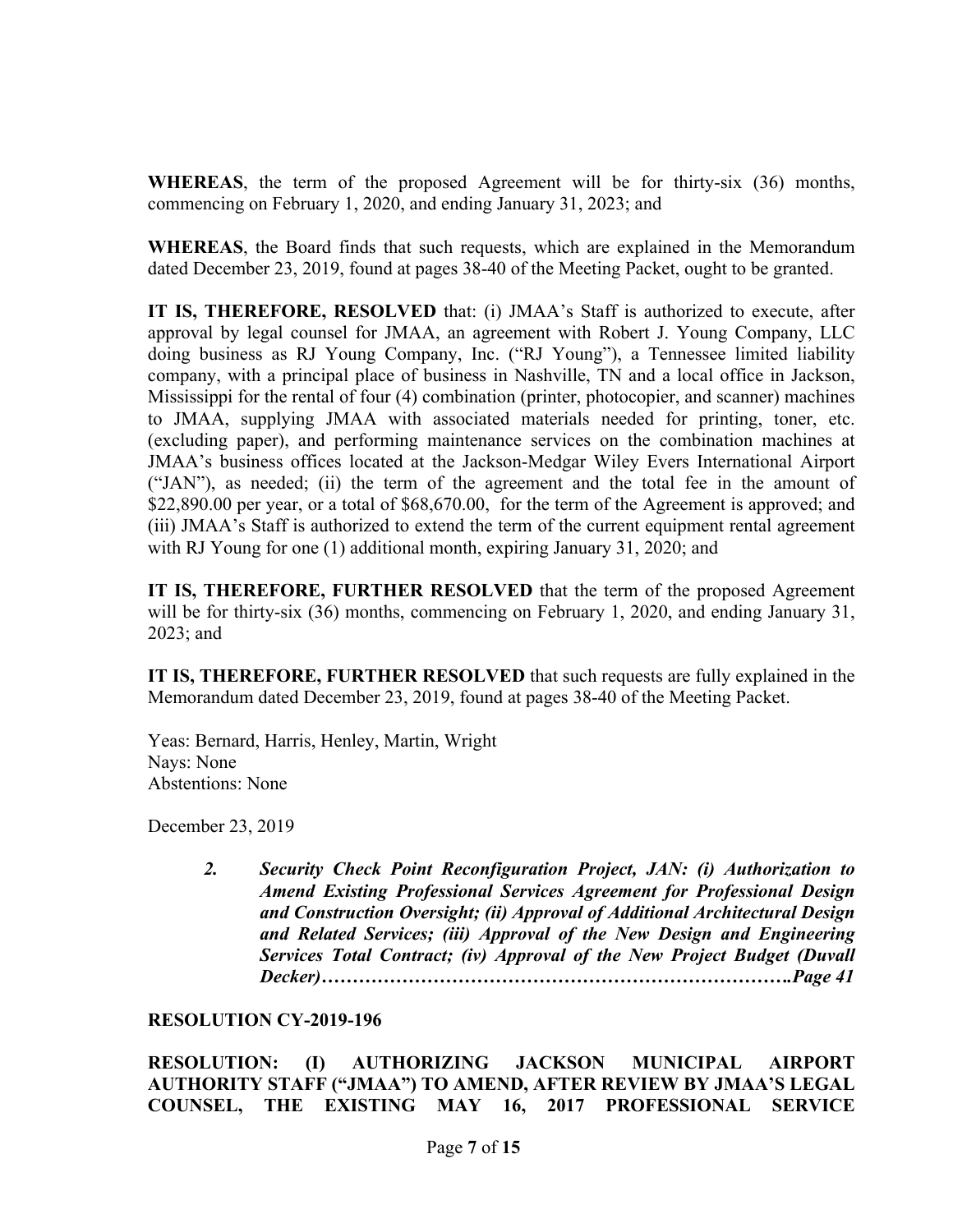**AGREEMENT WITH DUVALL DECKER ARCHITECTS; (II) APPROVING THE NEEDED ADDITIONAL ARCHITECTURAL DESIGN AND RELATED SERVICES; (III) APPROVING THE ADDITIONAL FEE FOR SERVICES IN AN AMOUNT NOT TO EXCEED \$8,560.00; (IV) APPROVING THE NEW TOTAL AGREEMENT AMOUNT NOT TO EXCEED \$106,851.00; AND (V) APPROVING THE NEW PROJECT BUDGET OF \$1,403,441.30** 

Upon motion by Commissioner Pastor Henley, seconded by Commissioner Bernard, the following **RESOLUTION** was made and unanimously approved.

**WHEREAS**, the Board has considered the request of Jackson Municipal Airport Authority ("JMAA") Staff for: (i) authority to amend, after review by JMAA legal counsel, the existing May 16, 2017 Professional Services Contract Agreement ("Agreement") with Duvall Decker Architects ("Duvall Decker") of Jackson, Mississippi, a Disadvantaged Business Enterprise ("DBE") certified by JMAA, for professional design and construction oversight services in connection with the reconfiguration of the security checkpoints at the Jackson-Medgar Wiley Evers International Airport ("JAN"); (ii) approval of the needed additional architectural design and related services; (iii) approval of the additional fee for services in an amount not to exceed \$8,560.00; (iv) approval of the new total Agreement amount not to exceed \$106,851.00; and (v) approval of the new project budget of \$1,403,441.30; and

**WHEREAS**, the Board finds that such requests, which are explained in the Memorandum dated December 23, 2019, found at pages 41-44 of the Meeting Packet, ought to be granted.

**IT IS, THEREFORE, RESOLVED** that: (i) JMAA's Staff is authorized to amend, after review by JMAA legal counsel, the existing May 16, 2017 Professional Services Contract Agreement ("Agreement") with Duvall Decker Architects ("Duvall Decker") of Jackson, Mississippi, a Disadvantaged Business Enterprise ("DBE") certified by JMAA, for professional design and construction oversight services in connection with the reconfiguration of the security checkpoints at the Jackson-Medgar Wiley Evers International Airport ("JAN"); (ii) the needed additional architectural design and related services are approved; (iii) the additional fee for services in an amount not to exceed \$8,560.00 is approved; (iv) the new total Agreement amount not to exceed \$106,851.00 is approved; and (v) the new project budget of \$1,403,441.30 is approved; and

**IT IS, THEREFORE, FURTHER RESOLVED** that such requests are fully explained in the Memorandum dated December 23, 2019, found at pages 41-44 of the Meeting Packet.

Yeas: Bernard, Harris, Henley, Martin, Wright Nays: None Abstentions: None

December 23, 2019

*3. Runway 16L/34R, Taxiway Alpha, and Cross Connector Taxiways Pavement Rehabilitation, JAN: (i) Authorization to Amend Existing Professional*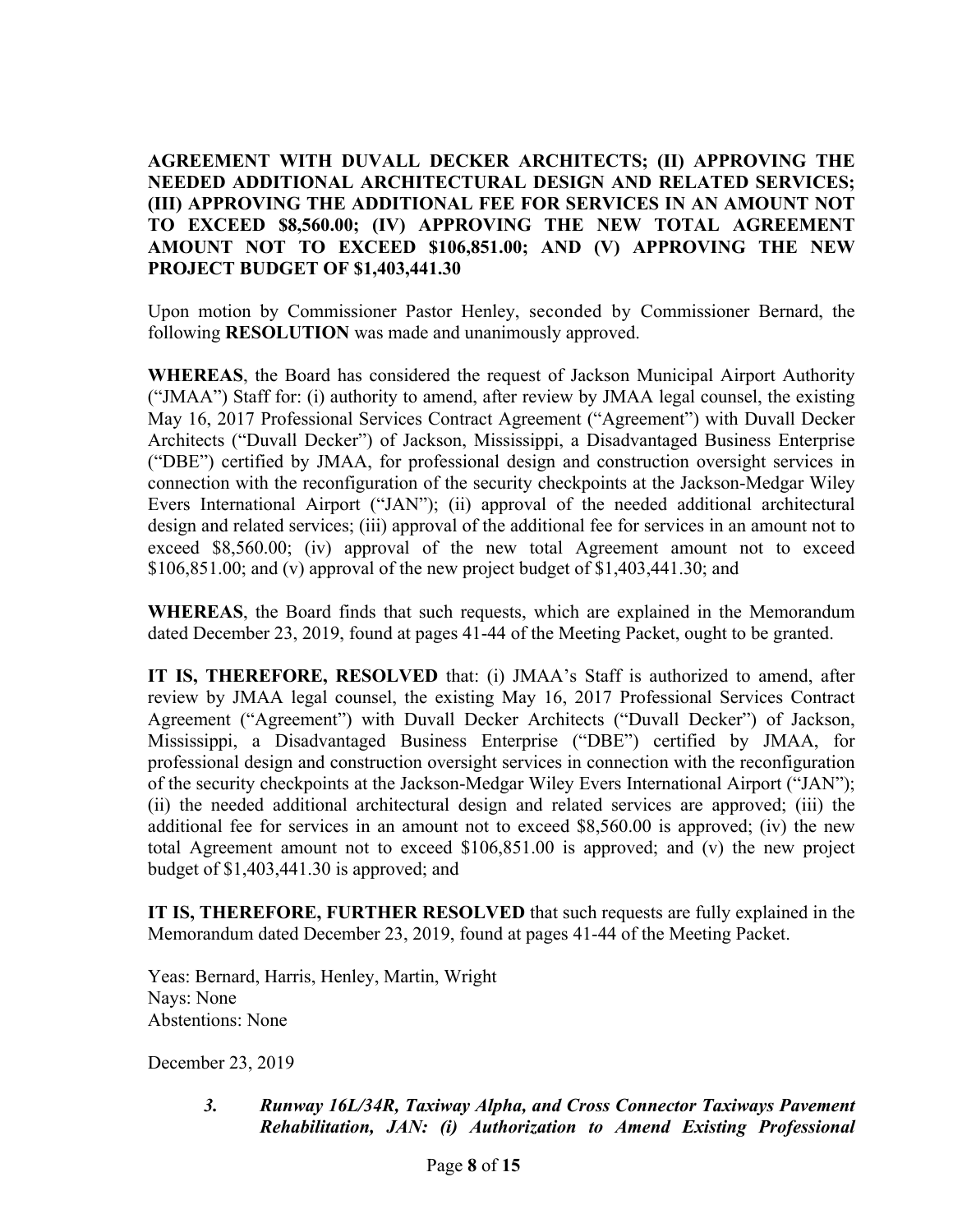*Service Contract Agreement (Integrated Management Services Agreement); (ii) Approve Additional Construction Administrative Costs; (iii) Approve New Total Contract Amount; and (iv) Approve New Total Project Budget…………………………………………………………..………Page 45*

Upon Motion by Commissioner Pastor Henley, seconded by Vice-Chairman Martin, the JMAA Board considered Staff's request for Authorization to: (i) Amend Existing Professional Service Contract Agreement (Integrated Management Services Agreement); (ii) Approve Additional Construction Administrative Costs; (iii) Approve New Total Contract Amount; and (iv) Approve New Total Project.

The Board, during its discussion period, determined that further discussion was needed regarding this project, and Chairman Harris announced that she would entertain a motion to table this item.

Commissioner LTC(R) Wright moved to table this item. The motion was seconded by Chairman Harris and approved by a unanimous vote.

Yeas: Bernard, Harris, Henley, Martin, Wright Nays: None Abstentions: None

## **E. Grants**

None.

## **F. Other Matters**

*1. Managed Commercial Wireless Network, JAN, Authorization to: (i) Execute an Agreement to Deploy and Manage a Commercial Wireless Network; (ii) Grant Exclusive Rights to Negotiate for Cellular Providers to Utilize Deployed CWN Inside of JAN (Boingo LLC) ………………………………………….……………………………….Page 50*

Upon Motion by Commissioner Pastor Henley, seconded by Commissioner Bernard, the JMAA Board considered Staff's request for Authorization to: (i) Execute an Agreement to Deploy and Manage a Commercial Wireless Network; (ii) Grant Exclusive Rights to Negotiate for Cellular Providers to Utilize Deployed CWN Inside of JAN (Boingo LLC).

The Board held some discussion concerning the terms of the proposed agreement. During the discussion, Commissioner Pastor Henley explained the reason the Agreement includes a ten (10) year term. Next, Commissioner Pastor Henley suggested authorizing eXpert Professional Solutions to review the proposed services, and Chairman Harris agreed with the sentiment presented.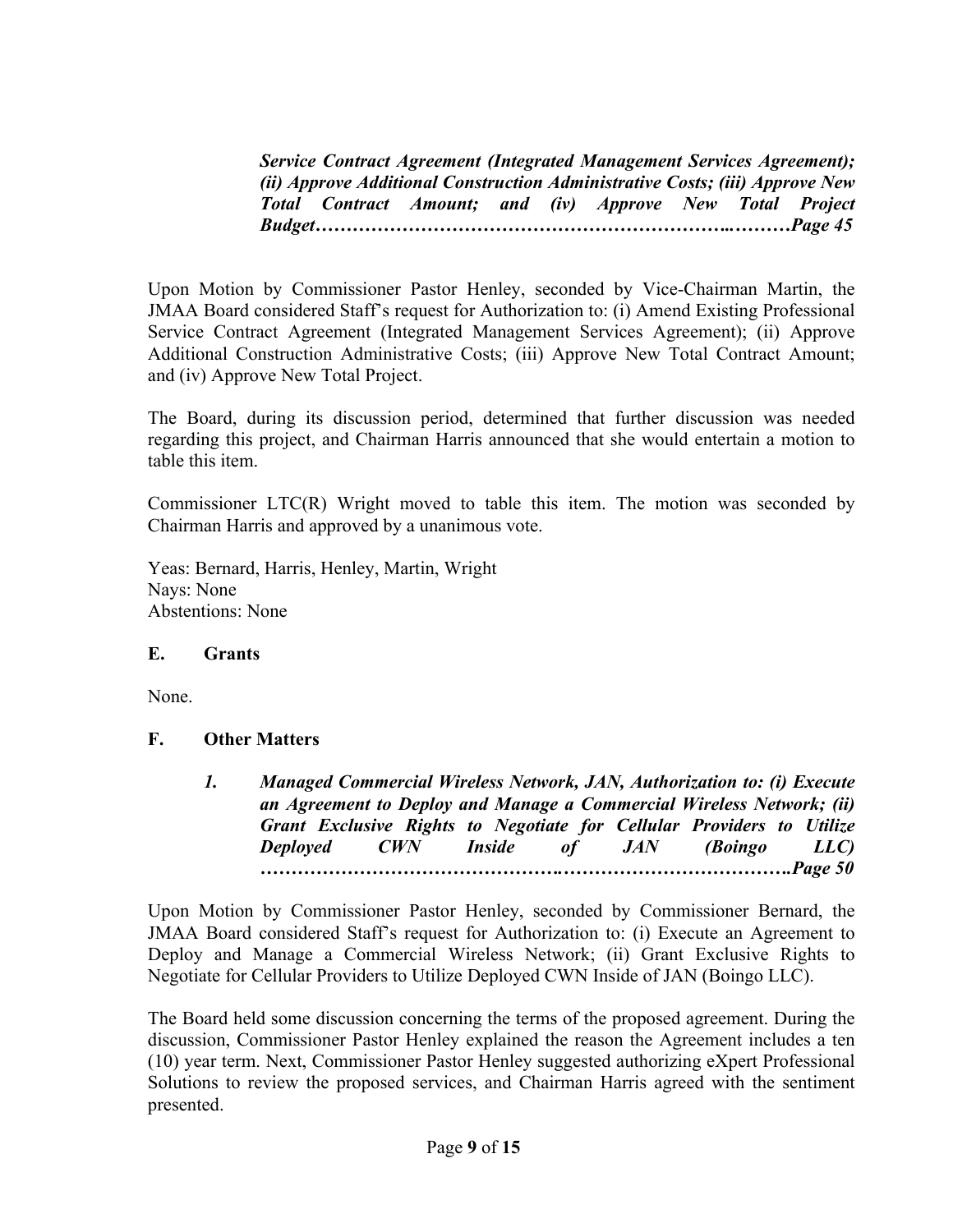Chairman Harris then announced that she would entertain a motion to table this item as the Board believes a review of the project terms needs to be completed.

Commissioner Pastor Henley moved to table this item until the January 23, 2020 Work Session to allow for an evaluation by eXpert Professional Solutions. The motion was seconded by Commissioner LTC(R) Wright, and approved by a unanimous vote.

Yeas: Bernard, Harris, Henley, Martin, Wright Nays: None Abstentions: None

#### **G. New Business**

Commissioner LTC(R) Wright announced that at Hawkins Field Airport ("HKS"), some great things are happening and that there are several projects that he would like to place high on the Agenda. He stated that during several of the recent tours of HKS, there was discussion about projects that could potentially make HKS more appealing to the neighborhood and visitors.

Chairman Harris stated that the Board will discuss any potential economic development projects during Executive Session.

## **OPEN SESSION**

The Board, pursuant to the motion of Commissioner Pastor Henley, seconded by Commissioner Bernard, by a majority vote 4-0-1 (Commissioner LTC(R) Wright abstained), resolved to close the Meeting. Chairman Harris asked all, except Mr. Darion Warren, Interim CEO, and attorneys from Walker Group, PC, to vacate the room.

All present, with the exception noted, were directed to vacate the room; this was done.

The Board went into Closed Session at 4:28 p.m.

## **CLOSED SESSION**

After discussion regarding matters proposed to be discussed in Executive Session, Commissioner Pastor Henley moved that the Board enter Executive Session to consider: a potential litigation regarding a contract matter, a personnel matter regarding a management-level employee, and a personnel matter regarding a prospective executive-level employee. Commissioner LTC(R) Wright seconded the motion, and the Commissioners unanimously resolved to enter Executive Session for the stated purposes.

The Closed Session ended at 4:30 p.m.

## **OPEN SESSION**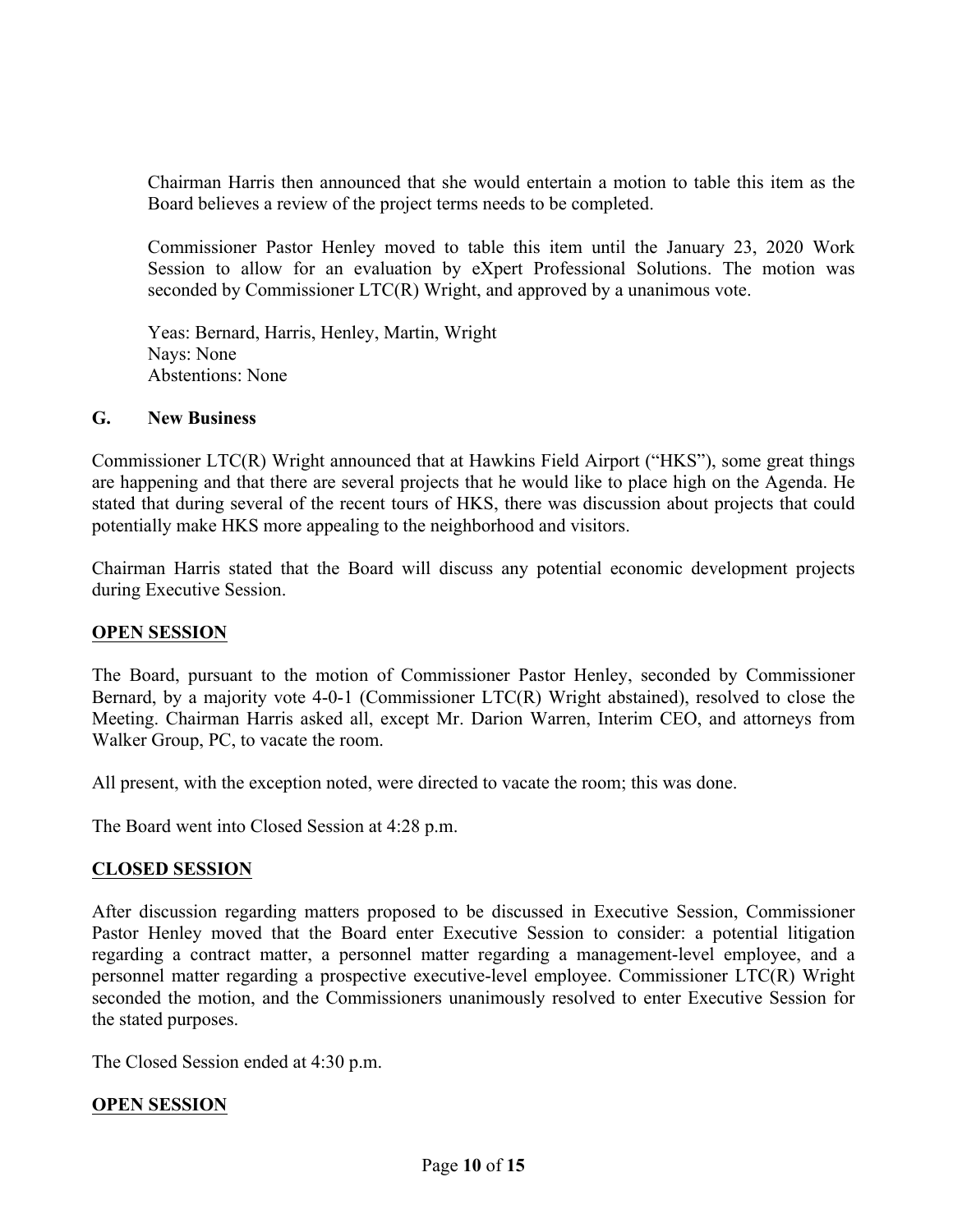Chairman Harris then invited all persons outside the room to re-enter, and some did. Chairman Harris then stated in Open Session that the Board, during Closed Session, voted to enter Executive Session to discuss: a potential litigation regarding a contract matter; a personnel matter regarding a management-level employee; and a personnel matter regarding a prospective executive-level employee. Further, she stated that Commissioner Pastor Henley made the motion to go into Executive Session, and Commissioner LTC(R) Wright seconded the motion. Continuing, she said the Commissioners unanimously resolved to enter Executive Session for the stated purposes.

Chairman Harris asked all present, except for Mr. Darion Warren, Interim CEO, and attorneys from Walker Group, PC, to vacate the room.

The Board went into Executive Session at 4:32 p.m.

#### **EXECUTIVE SESSION**

During the Executive Session, the Board discussed the following: potential litigation regarding a contract matter, a personnel matter regarding a management-level employee, and a personnel matter regarding a prospective executive-level employee.

*1. The Board took the following action as to the potential litigation regarding a contract matter.*

## **RESOLUTION CY-2019-197**

#### **RESOLUTION AMENDING THE AGREEMENT WITH CARSON LAW GROUP, JMAA'S AD HOC CONSTRUCTION ATTORNEY, TO INCLUDE CERTAIN AUTHORITY**

Upon Motion by Vice-Chairman Martin, seconded by Commissioner LTC(R) Wright, the following **RESOLUTION** was made and approved by a majority vote 4-0-1.

**WHEREAS**, the Board considered discussions held with Dorsey Carson, Esq., JMAA's Ad Hoc Construction Attorney, during previous Board Meetings; and

**WHEREAS**, the JMAA Board of Commissioners desires to amend its agreement with the Carson Law Group to grant it certain authority, as specified during Executive Session; and

**IT IS, THEREFORE, RESOLVED** that JMAA's agreement with the Carson Law Group shall be amended to grant the Carson Law Group with certain authority, as specified during Executive Session.

Yeas: Bernard, Harris, Martin, Wright Nays: None Abstentions: Henley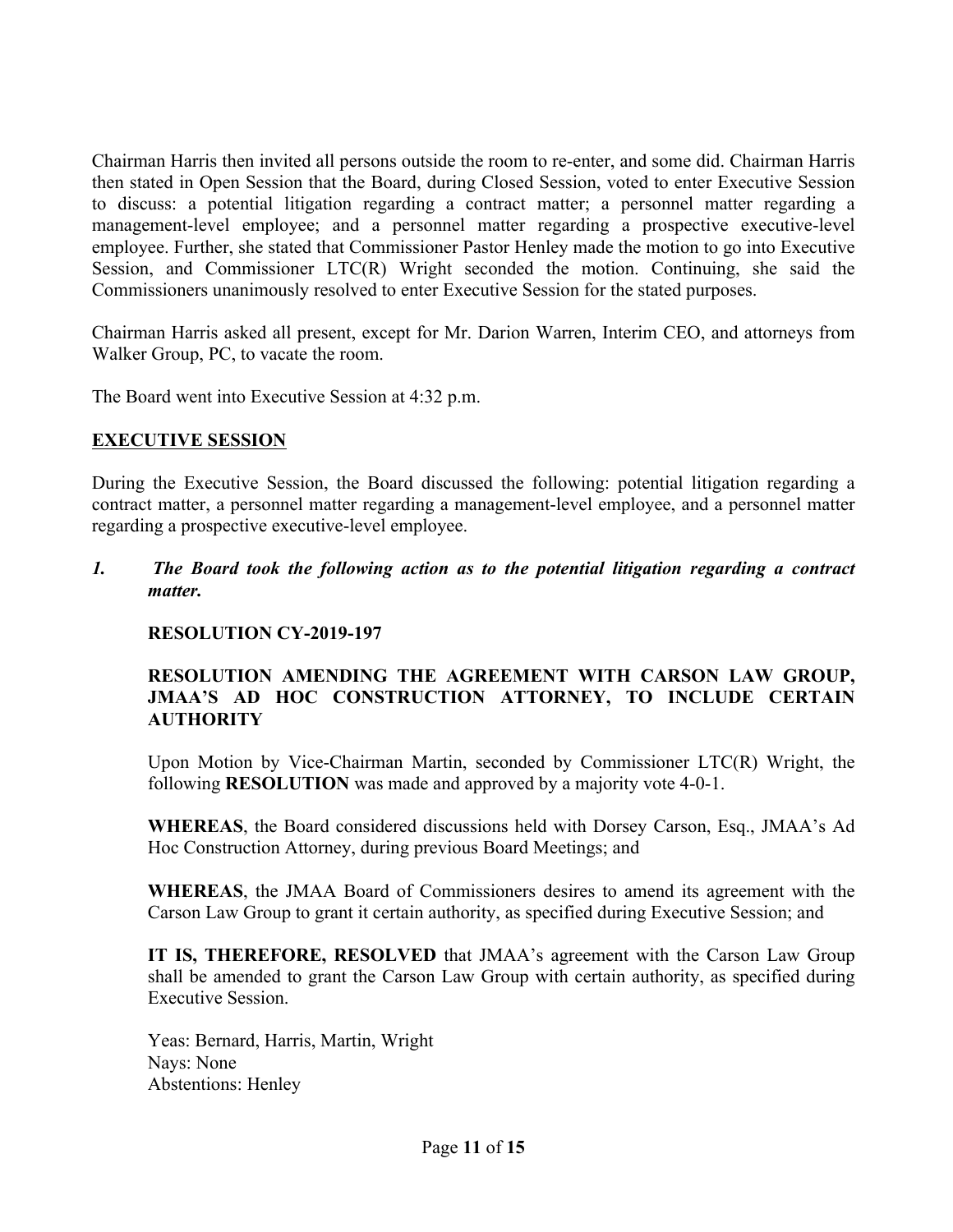December 23, 2019

Mr. Patrick Minor, Manager Hawkins Field Airport, entered the Executive Session at 4:39 p.m. and exited at 5:03 p.m.

Mr. Michael Gater, Director of Human Resources and Administration, entered the Executive Session at 5:06 p.m

*2. The Board took the following action as to the personnel matter regarding a managementlevel employee.*

#### **RESOLUTION CY-2019-198**

## **RESOLUTION CHANGING JOB TITLE, REPORTING RESPONSIBILITY, AND COMPENSATION PACKAGE OF PATRICK MINOR, AN INCUMBENT EMPLOYEE**

Upon Motion by Commissioner Pastor Henley, seconded by Vice-Chairman Martin, the following **RESOLUTION** was made and unanimously approved.

**WHEREAS**, based on the job performance and increased job duties and responsibilities of Patrick Minor, the current "Manager of Hawkins Field Airport," the JMAA Board of Commissioners desires to change Patrick Minor's job position title to "Director of Hawkins Field Airport" and his reporting responsibilities directly to JMAA's CEO; and

**WHEREAS**, based on the above identified factors, the JMAA Board of Commissioners desires to adjust the compensation package of Patrick Minor, as specified during Executive Session.

**IT IS, THEREFORE, FURTHER RESOLVED** that Patrick Minor, incumbent employee, shall become the "Director of Hawkins Field Airport" and report directly to JMAA's CEO, effective upon passage of this Resolution.

**IT IS, THEREFORE, FURTHER RESOLVED** that based on the above identified factors, the Board adjusts the compensation package of Patrick Minor, Director of Hawkins Field Airport, as specified during Executive Session.

Yeas: Bernard, Harris, Henley, Martin, Wright Nays: None Abstentions: None

December 23, 2019

Mr. Darion Warren, Interim CEO and Mr. Michael Gater, Director of Human Resources and Administration, exited the Executive Session at 5:20 p.m.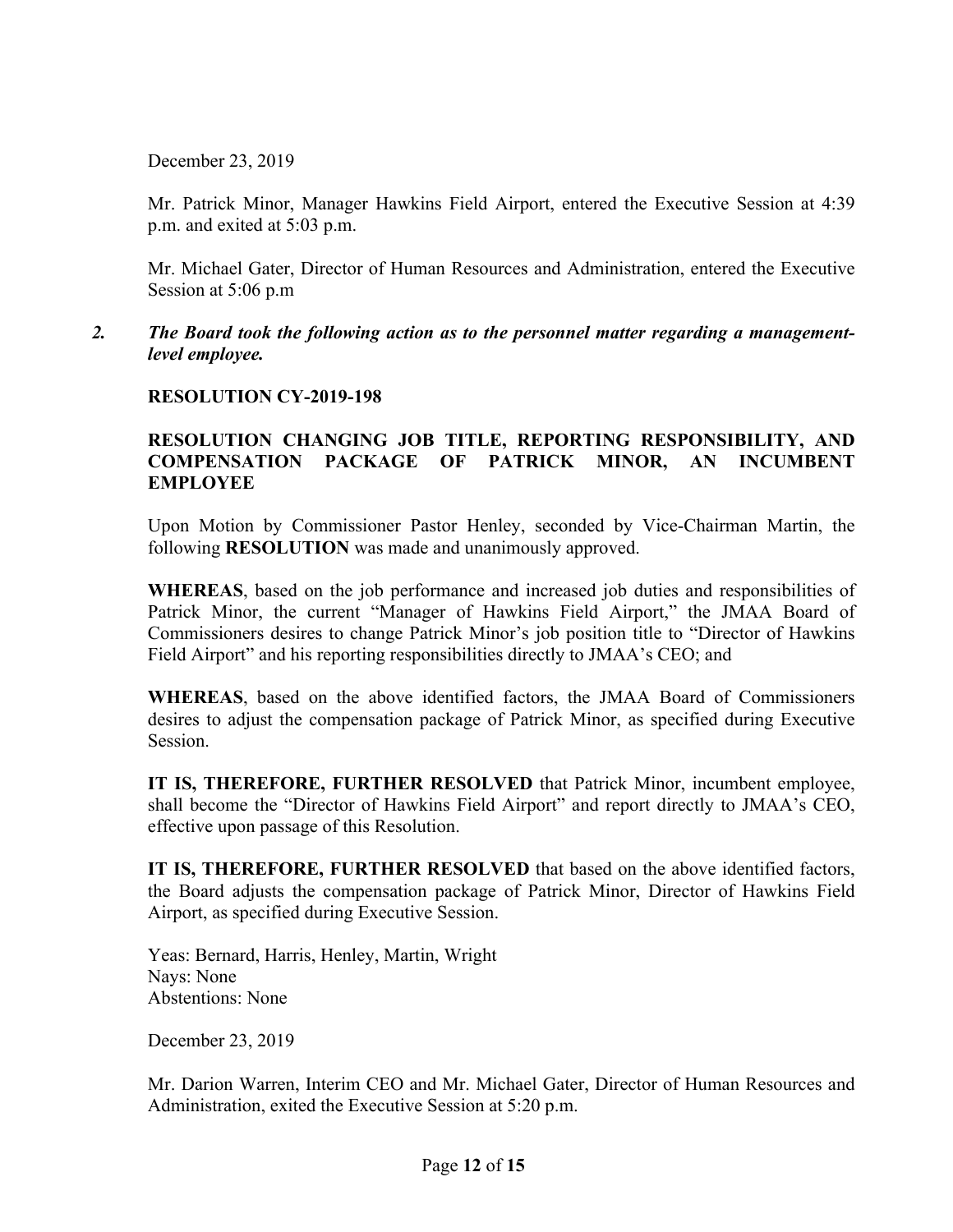**3.** *The Board took the following action as to the personnel matter regarding a prospective executive-level employee.*

#### **RESOLUTION CY-2019-199**

## **RESOLUTION REGARDING A JMAA PROSPECTIVE EXECUTIVE-LEVEL EMPLOYEE**

Upon motion by Commissioner Pastor Henley, seconded by Vice-Chairman Martin, the following **RESOLUTION** was made and approved by majority vote 4-0-1.

**WHEREAS**, the Board desires to offer an executive-level position to a candidate identified during the Executive Session; and

**WHEREAS**, the Board has further considered the previous information and documents received from ADK Consulting & Executive Search ("ADL") as to candidates for the executive-level position.

**IT IS, THEREFORE, RESOLVED** that the Chairman of the JMAA Board of Commissioners is authorized to negotiate and execute an employment agreement containing a benefit and compensation package, drafted by JMAA's legal counsel, with an executive-level candidate for an executive-level position identified during Executive Session.

Yeas: Bernard, Harris, Henley, Martin Nays: None Abstentions: Wright

December 23, 2019

Upon motion by Commissioner Pastor Henley, seconded by Vice-Chairman Martin, and unanimous approval of the Commissioners present, the Executive Session ended at 5:51 p.m.

#### **OPEN SESSION**

Open Session reconvened at 5:53 p.m.

All persons outside the room were invited to rejoin the meeting in open session, and some persons present outside the room re-entered.

Chairman Harris announced that the meeting was open. She then announced that during Executive Session, the above-stated actions were taken as to a personnel matter regarding a potential litigation regarding a contract matter, a personnel matter regarding a management-level employee, and a personnel matter regarding a prospective executive-level employee.

Commissioner Pastor Henley then motioned to move from the table the Motion regarding Staff's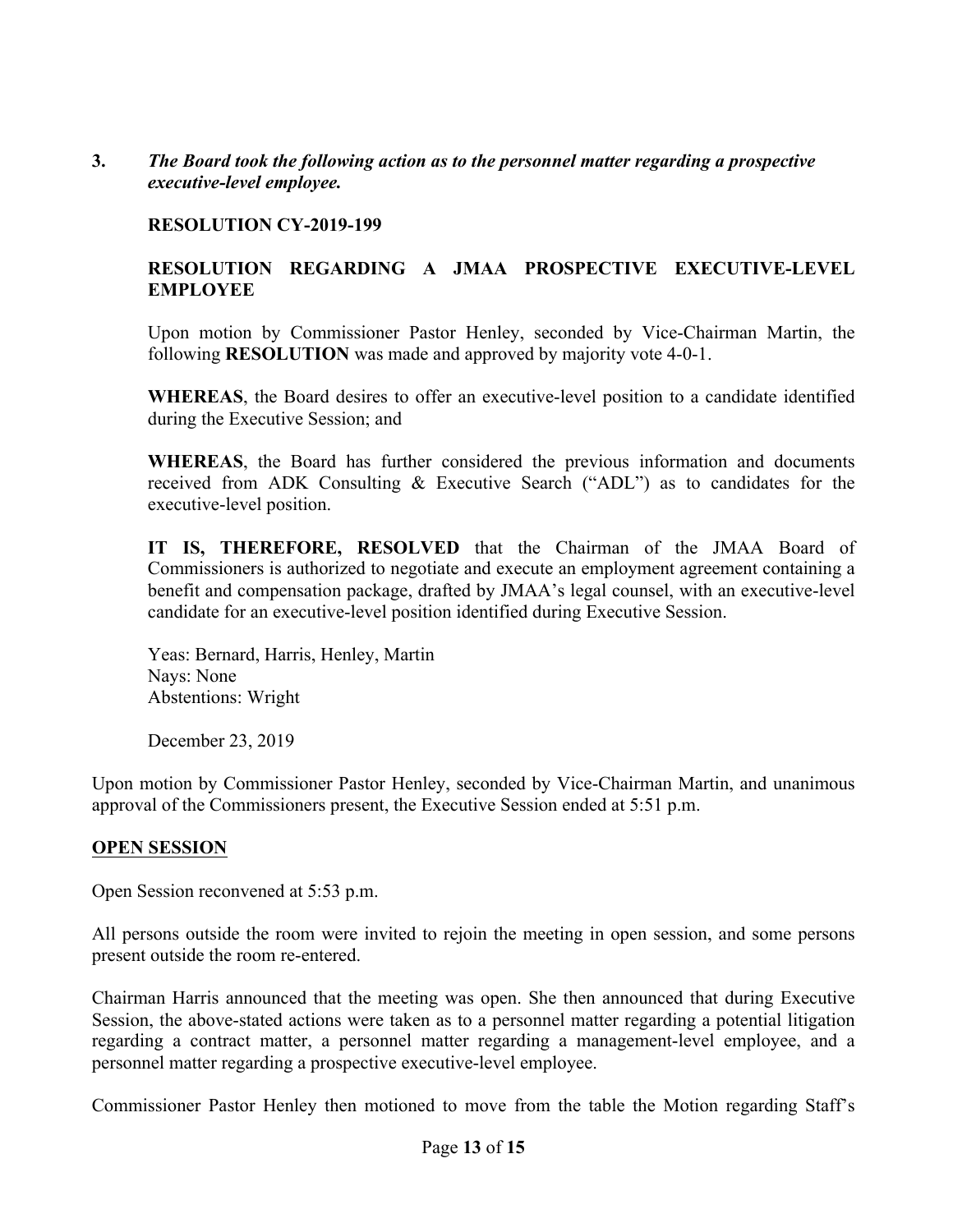request for Authorization to: (i) Amend Existing Professional Service Contract Agreement (Integrated Management Services Agreement); (ii) Approve Additional Construction Administrative Costs; (iii) Approve New Total Contract Amount; and (iv) Approve New Total Project. Vice-Chairman Martin seconded the motion to move from the table the request, and the motion was unanimously approved.

The Board then considered the following Resolution.

## **RESOLUTION CY-2019-200**

**RESOLUTION: (I) AUTHORIZING JACKSON MUNICIPAL AIRPORT AUTHORITY ("JMAA") STAFF TO AMEND, AFTER REVIEW BY JMAA'S LEGAL COUNSEL, THE EXISTING MAY 16, 2012 PROFESSIONAL SERVICE AGREEMENT WITH INTEGRATED MANAGEMENT SERVICES INC; (II) APPROVING THE ADDITIONAL ENGINEERING, DESIGN, AND CONSTRUCTION ADMINISTRATION SERVICES COSTS TO ACCOMMODATE THE EXTENDED CONSTRUCTION SCHEDULE, IN AN AMOUNT NOT TO EXCEED \$199,104.00; (III) APPROVING THE NEW TOTAL CONTRACT AMOUNT FOR ENGINEERING, DESIGN, AND CONSTRUCTION ADMINISTRATION SERVICES IN AN AMOUNT NOT TO EXCEED \$2,035,180.00; AND (IV) APPROVING THE NEW PROJECT BUDGET OF \$23,788,830.89** 

Upon motion by Commissioner Pastor Henley, seconded by Vice-Chairman Martin, the following **RESOLUTION** was made and unanimously approved.

**WHEREAS**, the Board has considered the request of Jackson Municipal Airport Authority ("JMAA") Staff for: (i) authority to amend, after the review of JMAA's legal counsel, the existing May 16, 2012 Professional Services Contract Agreement ("Agreement") with Integrated Management Services, Inc. of Jackson, Mississippi ("IMS"), for engineering, design, and construction administration services in connection with JAN Runway 16R/34L, Taxiway Alpha and Cross Connector Taxiways Pavement Rehabilitation, to include necessary construction administration services for the extended construction schedule; (ii) approval of the additional engineering, design, and construction administration services costs to accommodate the extended construction schedule, in an amount not to exceed \$199,104.00; (iii) approval of the new total contract amount for engineering, design, and construction administration services in an amount not to exceed \$2,035,180.00; and (iv) approval of the new total project budget of \$23,788,830.89; and

**WHEREAS**, the Board finds that such requests, which are explained in the Memorandum dated December 23, 2019, found at pages 45-48 of the Meeting Packet, ought to be granted.

**IT IS, THEREFORE, RESOLVED** that: (i) JMAA's Staff is authorized to amend, after the review of JMAA's legal counsel, the existing May 16, 2012 Professional Services Contract Agreement ("Agreement") with Integrated Management Services, Inc. of Jackson, Mississippi ("IMS"), for engineering, design, and construction administration services in connection with JAN Runway 16R/34L, Taxiway Alpha and Cross Connector Taxiways Pavement Rehabilitation, to include necessary construction administration services for the extended